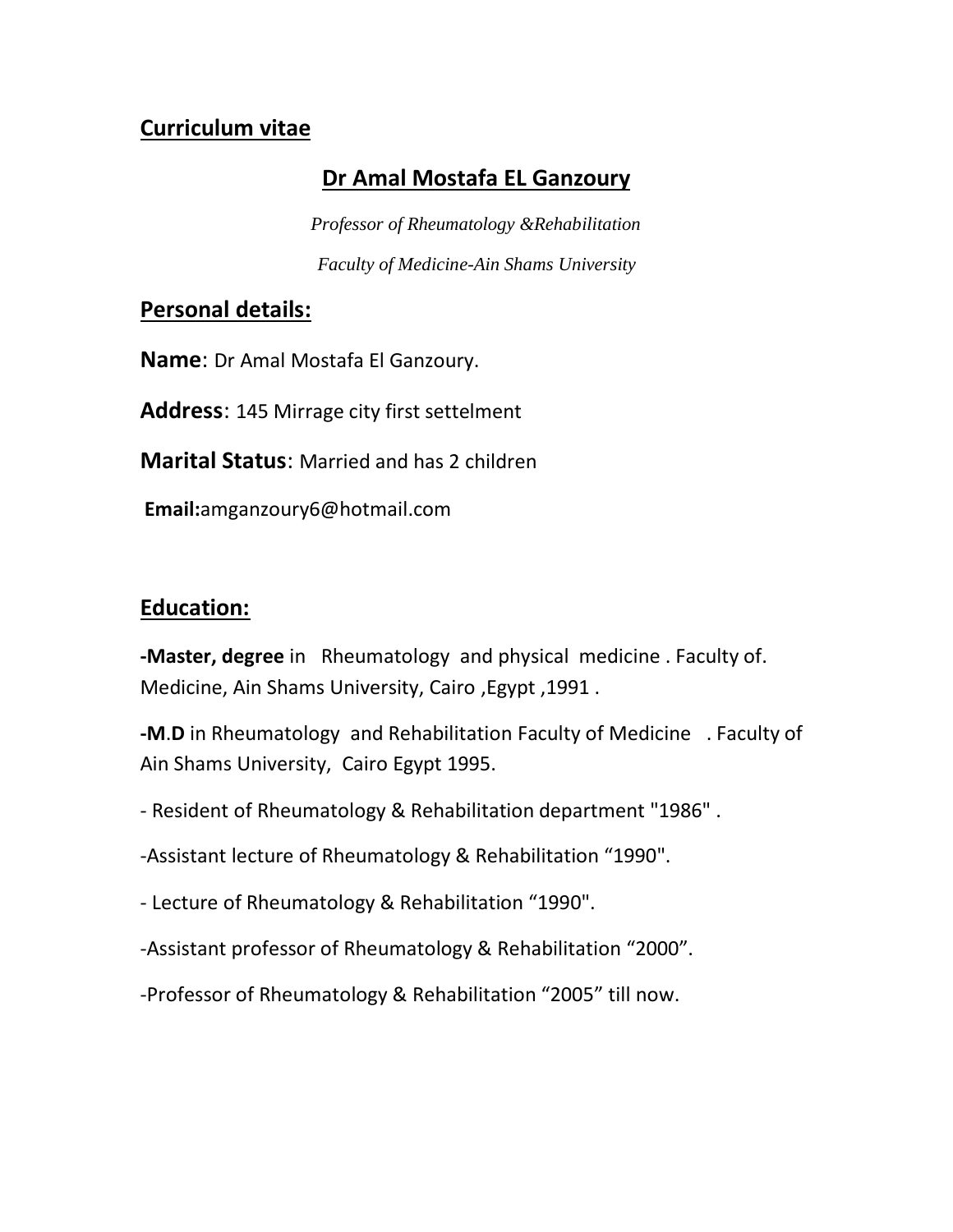# **Special courses:**

- -Rheumatic diseases management.
- -Pregnancy with lupus
- -Diagnostic US in rheumatology
- -Intra-articular injection
- -Electromyography and nerve conduction studies.
- -Spasticity management.
- -Botolinum toxin injection.
- -Total quality management.
- Corporate Goveranance.

## **Current Posts**

-Professor of Rheumatology physical Medicine of Ain Shams University since ( 2005).

*-* Consultant of rheumatology in Ain Shams Specialized Hospitals.

-Board Member of Ganzouri specialized hospital.

-Head of the rheumatology and rehabilitaton of Ganzouri specialized hospital 1999 till now.

-Quality moderator of rheumatology and rehabilitation Ain shams University.

-Member of the Egyptian society of rheumatology and rehabilitation .

-Member of the Egyptian society for osteoporosis and geriatrics.

-Member of the African journal of rheumatology.

-Member of Annals of Rheumatic diseases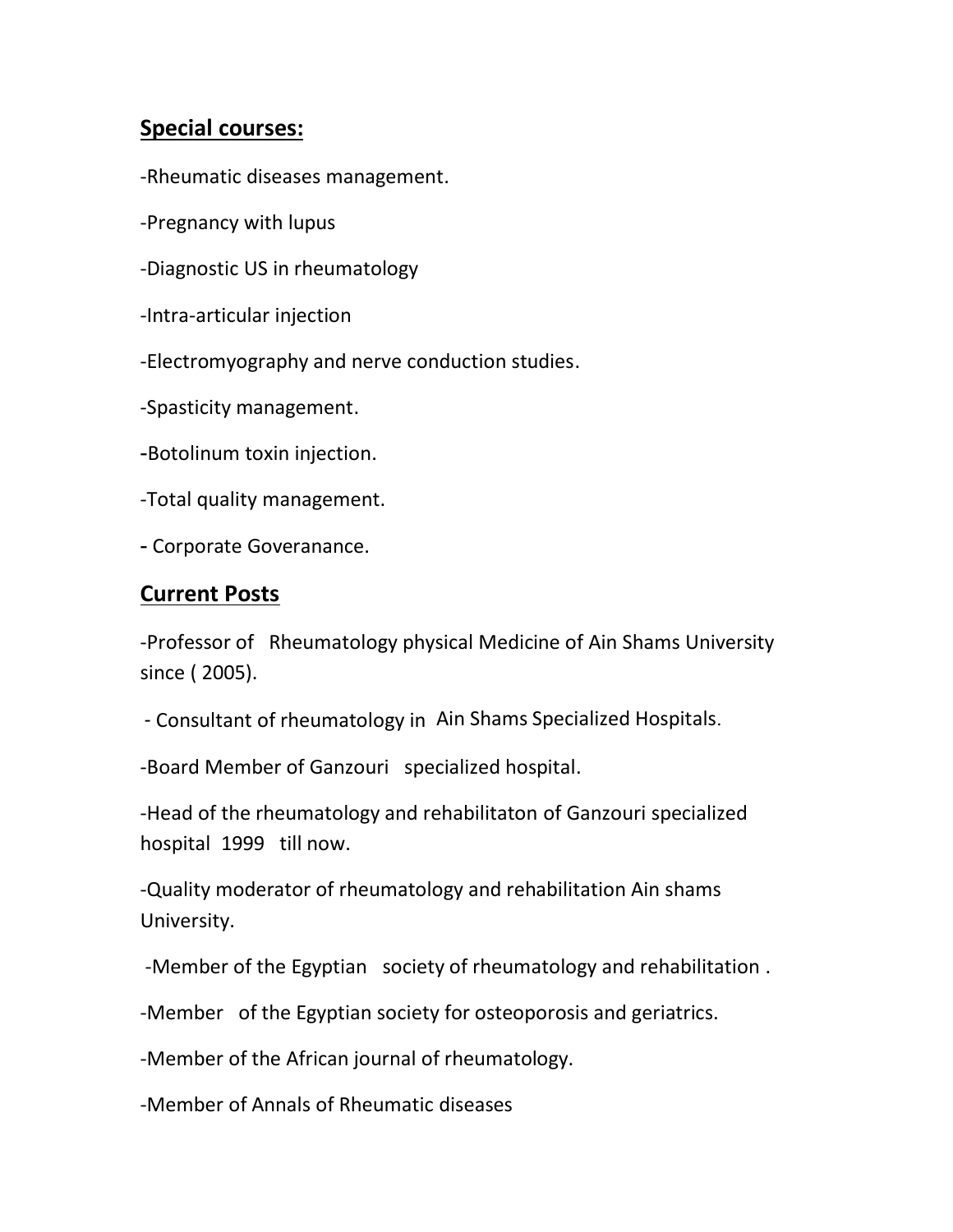-The Egyptian Society for Joint Diseases & Arthritis

**Member of the organizing scientific committee of the international conference of rheumatology and rehabilitation department Ain Shams University 2012, till 2017.** 

## **Previous Posts:**

-Head rheumatology and rehabilitation unit Ain shams specialized hospital from 2000 -2001

-Head of the rehabilitaton and rheumatolgy unit of el Sheik Zaid hospital 2004 -2006 .

-CEO of El Ganzouri specialized hospital 2004 -2009.

-Consultant in Wadi el Nile hospital 2006 -2008

## **Recent Attandance:**

-EULAR since2012

- Advance course in Rheumatology Vienna in2015

-Mediterranean 2011 in Sorrento.

-BMJD in brussels 2013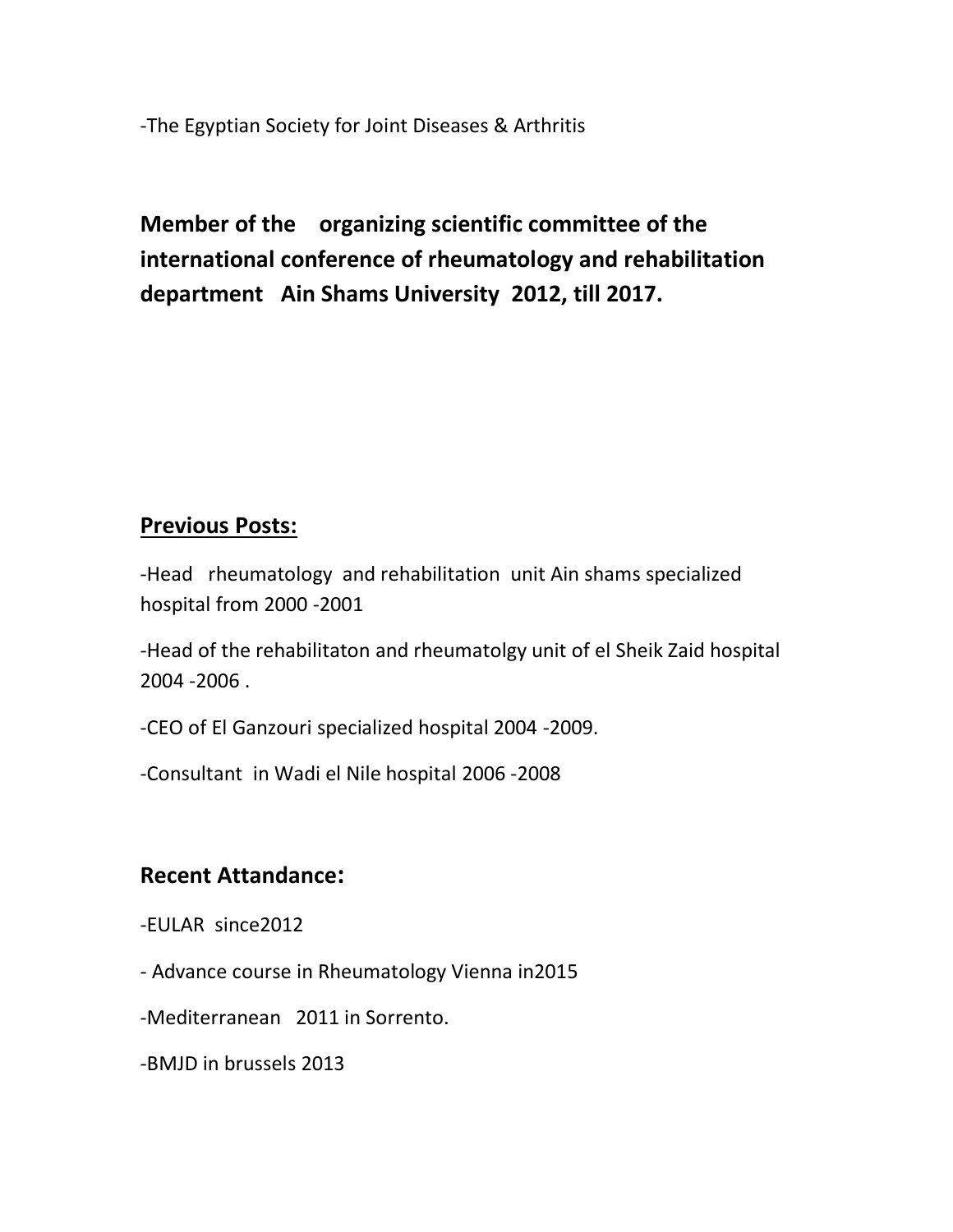-Bone Academy in Dubai

-IOF in Jordan .

- Advance course in Rheumatology Glascow in2016

- Advance course in Rheumatology in Abu Dhabi ADARRC 2017

-Attending most of the local and middle East Rheumatology conferences.

## **Recent Attandance:**

EULAR , ACR, and IOF 2020

Most of the local confererence

# **Presenter in the conference of rheumatology and rehabilitation department Ain Shams University 2012, till now**

## **Osteoporosis society**

## **ELAR society**

Recent presentations

Challenges in management of lupus nephritis

ACR Recommendations **for Treatment** of **Juvenil Idiopathic Arthritis**

**Spondyloarthropathies at a Glance**

**The update of the ASAS-EULAR recommendations for AxiaL spondyloarthritis**

**Glance at the updates of Psoriatic Arthritis**

**-Challenges In Sarcoidosis management**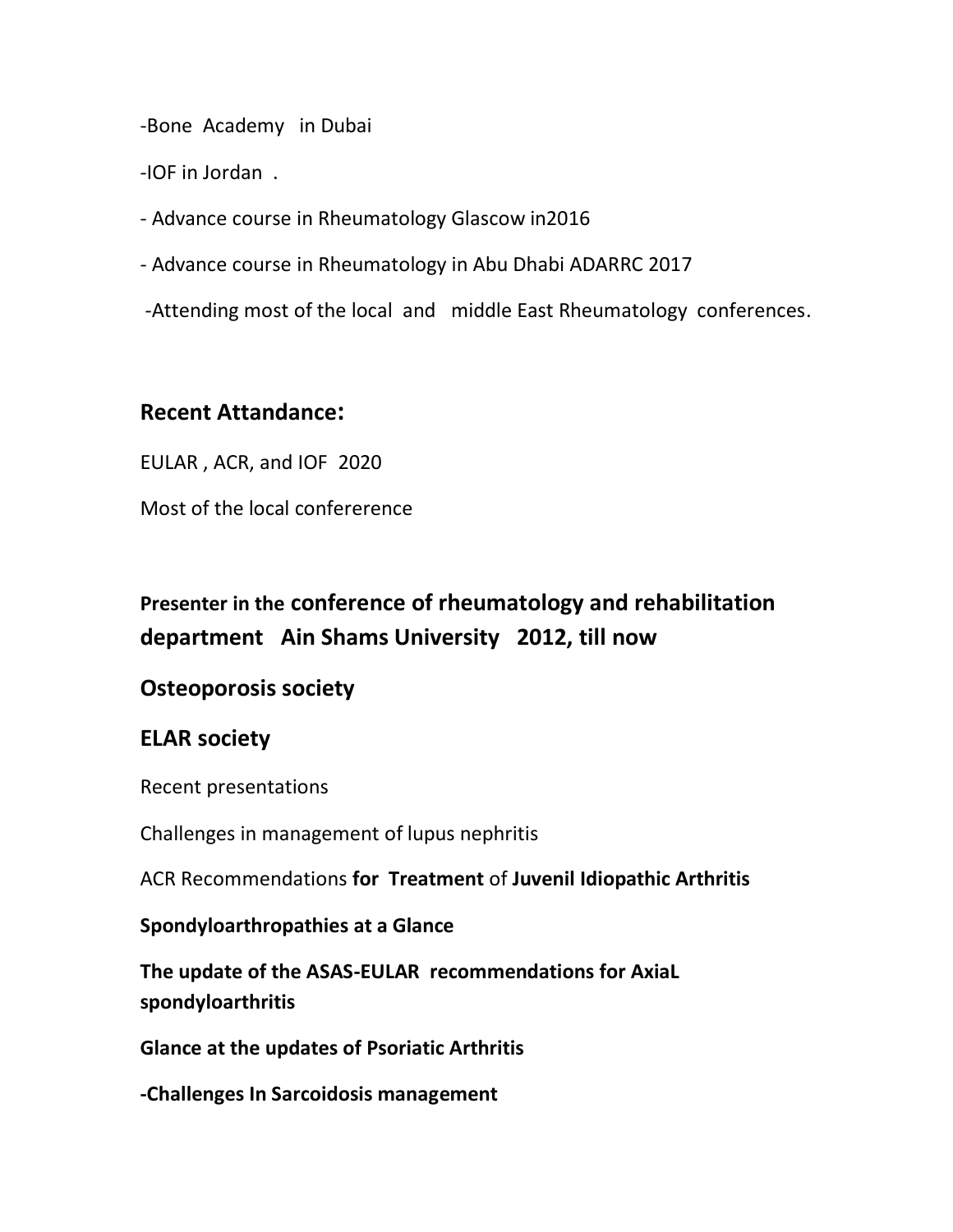### **Publications:**

More than 50 publications covering most of the domains of rheumatological domains.

Thesis submitted for master degree : Pattern of dialysis arthroparthy

Thesis submitted for MD :Different modalities in treatment of postmenoupausl osteoporosis

Papers awarded:

Osteoprotegin expression in human bone :relation to menopausal state (Mediterranean conference)

publications

## RELATION BETWEEN POSTMENOPAUSAL HISTOLOGICAL CHANGES IN THE HUMAN ILIAC BONE AND OSTEOPROTEGERIN PROTEIN EXPRESSION

MANAL HASSAN MOUSSA MONA MANSOUR, AMAL M.EL-GANZOURI, HENAZ R ABDEL-MONEEIM, AND NOURAN M.ABAZA THE EGYPTIAN JOURNAL OF HISTOLOGY Vol 30.No.2,Dec, 419 430. 2007.(ISSN:1110 -0559)

Objective assessment of cortical activity changes in stroke patients before and after hand rehabilitation with and without botulinum toxin injection ...

p. 172 Omnia A Abu-Bakr, Nagwaa M.M Nassar, Amal M Al-Ganzoury, Khaled Abo-Elfotouh Ahmed, Eman A Tawfik **DOI**:10.4103/err.err\_38\_16

### Auditory-evoked potentials as a tool for follow-up of fibromyalgia

[Ahmed A Abdel-Kader,](http://www.err.eg.net/searchresult.asp?search=&author=Ahmed+A+Abdel%2DKader&journal=Y&but_search=Search&entries=10&pg=1&s=0) [Nadia S Kamel1](http://www.err.eg.net/searchresult.asp?search=&author=Nadia+S+Kamel&journal=Y&but_search=Search&entries=10&pg=1&s=0)[, Amal M El-Ganzouri,](http://www.err.eg.net/searchresult.asp?search=&author=Amal+M+El%2DGanzouri&journal=Y&but_search=Search&entries=10&pg=1&s=0) [Dina S Al-Zifzaf,](http://www.err.eg.net/searchresult.asp?search=&author=Dina+S+Al%2DZifzaf&journal=Y&but_search=Search&entries=10&pg=1&s=0) [Nadia M Kamal,](http://www.err.eg.net/searchresult.asp?search=&author=Nadia+M+Kamal&journal=Y&but_search=Search&entries=10&pg=1&s=0) [Abdel N](http://www.err.eg.net/searchresult.asp?search=&author=Abdel+N+Omar&journal=Y&but_search=Search&entries=10&pg=1&s=0)  [Omar](http://www.err.eg.net/searchresult.asp?search=&author=Abdel+N+Omar&journal=Y&but_search=Search&entries=10&pg=1&s=0)

Department of Physical Medicine, Rheumatology and Rehabilitation, Ain Shams University, Cairo, Egypt